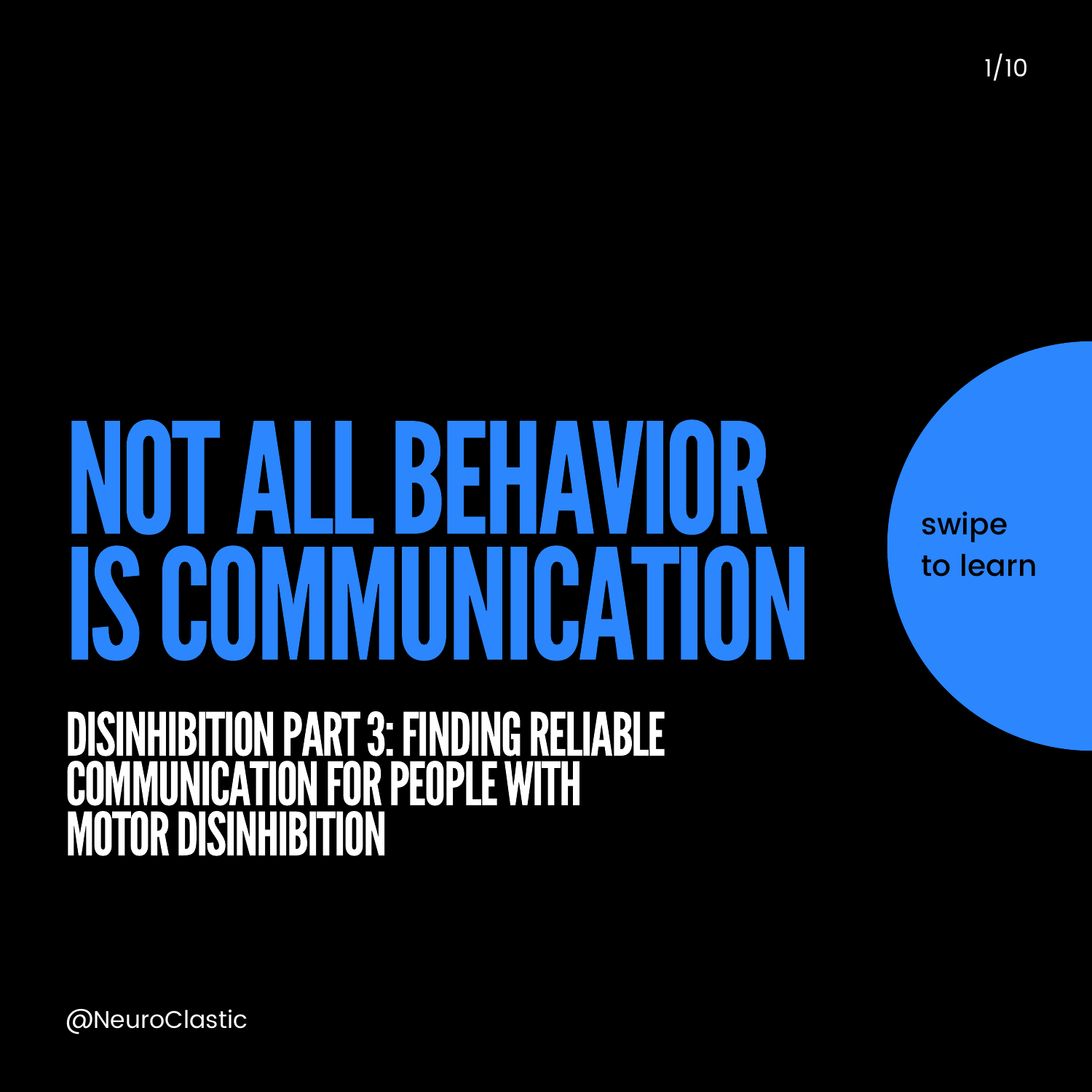### IN 1984, ANNE DONNELLAN ESTABLISHED THE NOTION OF "THE LEAST DANGEROUS ASSUMPTION."

Donnelan, a special education researcher and pioneer of communication rights, proposed a new framework for approaching students with complex communication barriers.

In cases where a person's neurology prevents them from being able to demonstrate their cognitive skills and capacity, they are typically treated as if they do not have capacity.

Donnelan emphasized that without verifiable data, professionals need to make assumptions that are the least dangerous for learners, and that means to presume competence.

This paradigm shift can dramatically help nonspeakers and unreliable speakers with motor planning and motor disinhibition that prevents them from being able to demonstrate their full potential without adequate supports.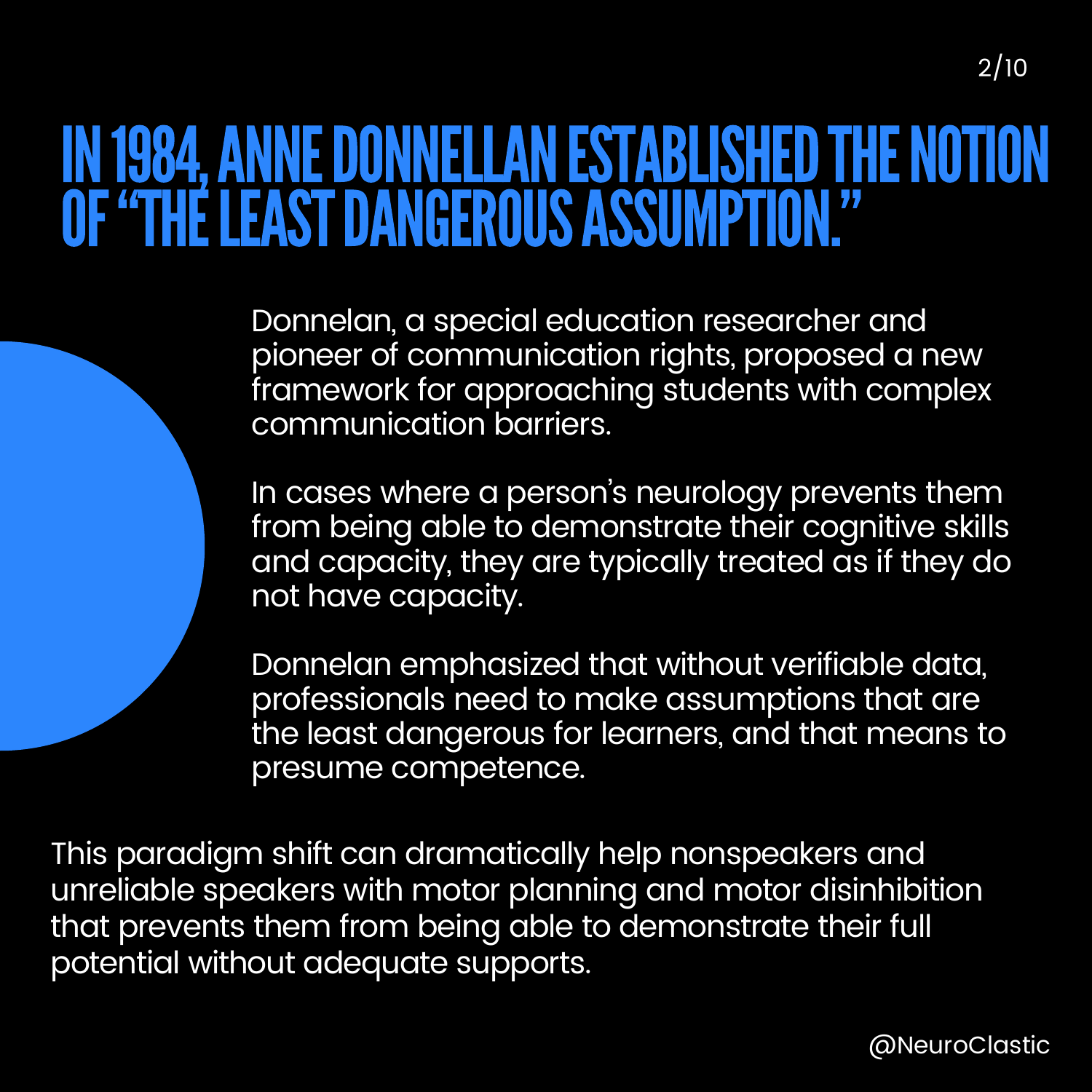# PRESUMING COMPETENCE

Instead of relying on observable behavior to communicate a person 's capacity to learn, we presume they have the cognitive capacity to understand age-appropriate educational materials and that instruction needs to be modified to support their communication needs.

Presuming competence is unpopular within disciplines that rely on data collection of observable behaviors.

When one thinks of theoretical physicist Stephen Hawking, who spent decades unable to control his body to speak, toilet, or walk but who composed multiple books with assistive technology, the importance of presuming competence is obvious.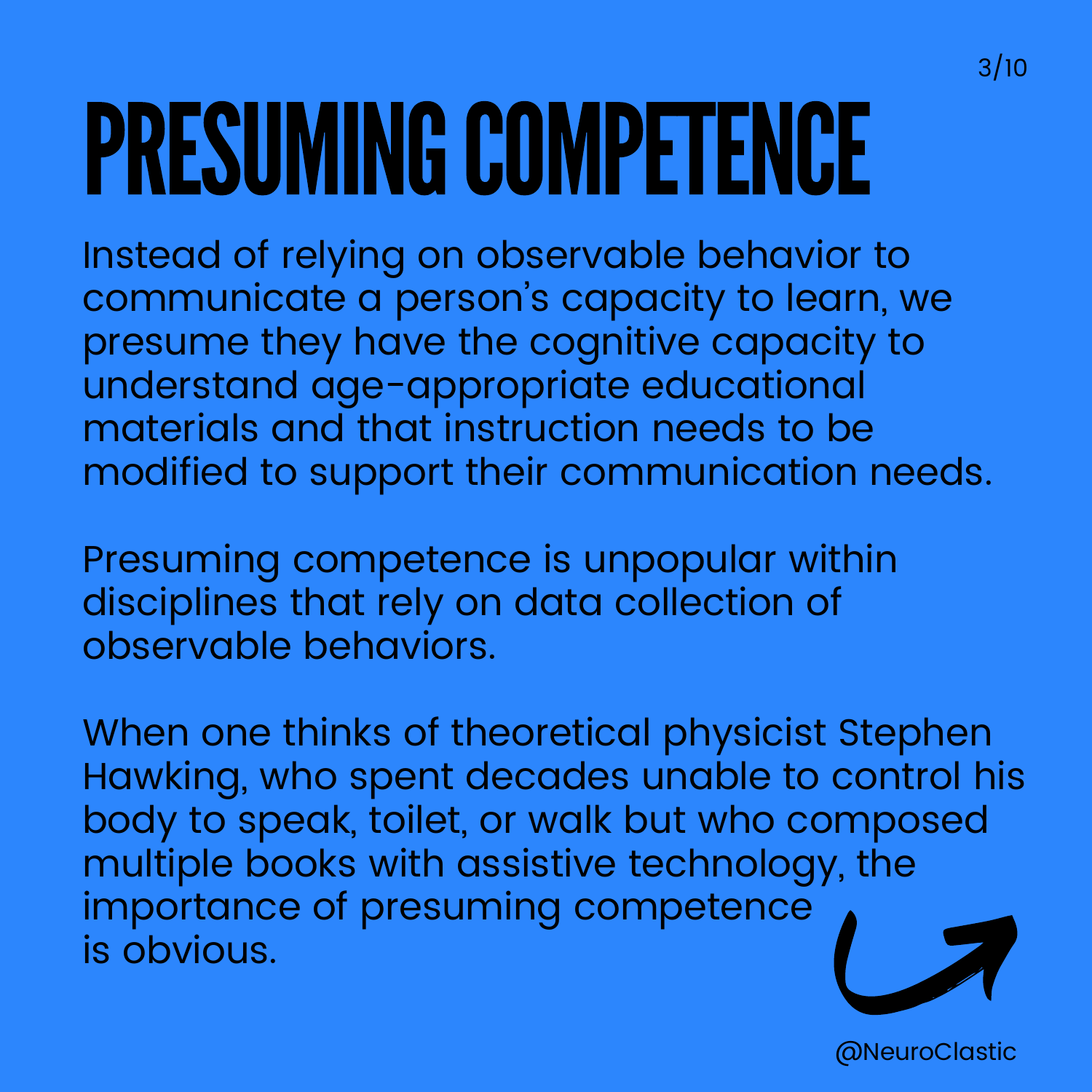#### 4/10 ANNEDONNELLANWASALSOA PIONEER OF COMMUNICATION RIGHTS:

Motor Supported Communication

Because of emerging understanding of the impact of motor apraxia (not being able to consistently plan and execute purposeful movement and speech) and motor disinhibition (not being able to stop unintentional movement and speech), researchers and educators developed and began implementing approaches to communication that accommodate for those differences.

One approach was facilitated communication, where a facilitator provides physical support to a person to point to letters on a letterboard.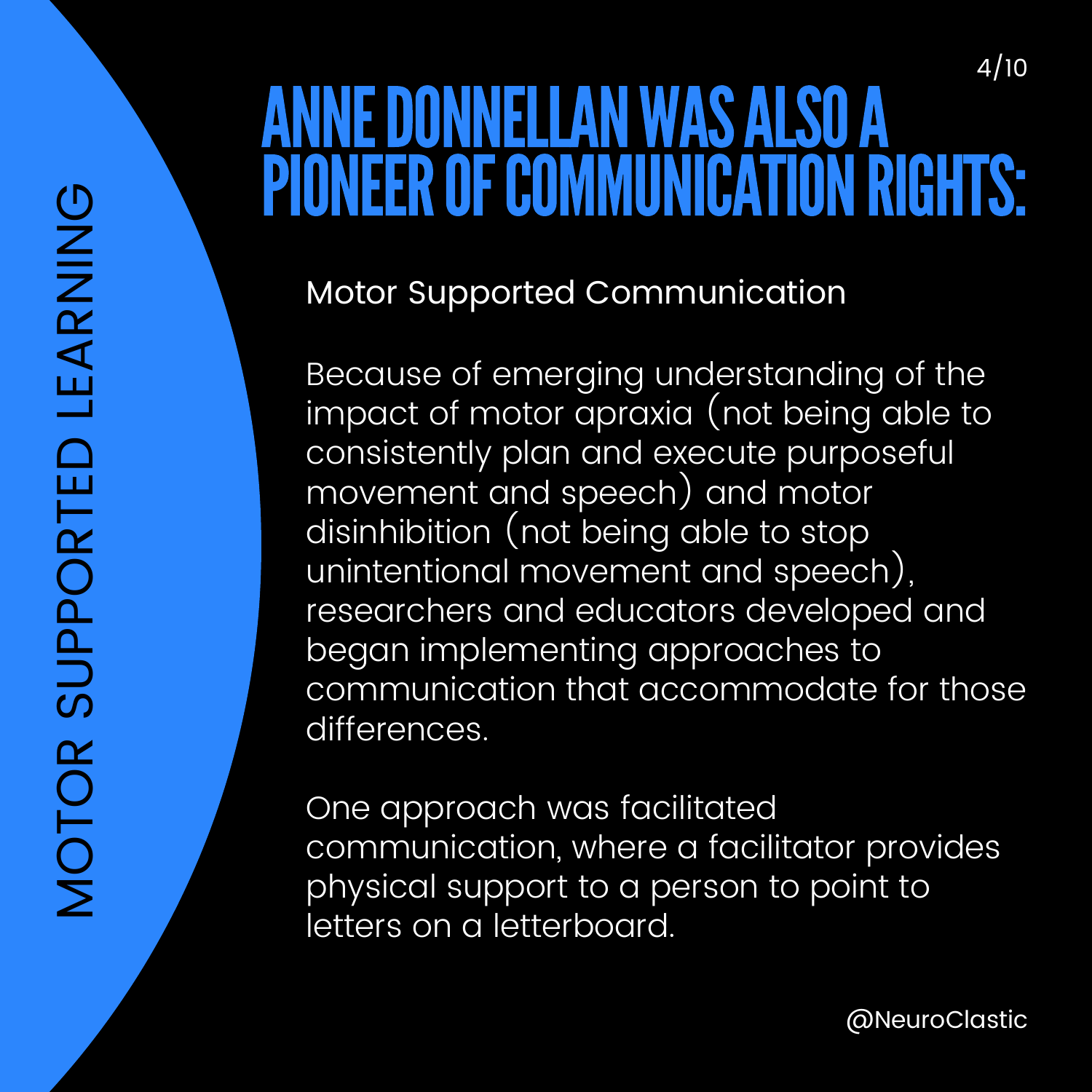FACILITATED COMMUNICATION & **CONTROVERSY** 

Physical therapists were already using letterboards and supported spelling to support communication and rehabilitation for people who experienced traumatic brain injuries from stroke, impact trauma, meningitis, etc.

But pioneers in special education began developing similar techniques for individuals with conditions present since birth, like autism, cerebral palsy, and other conditions that impact motor planning and ability.

Facilitated communication became popular because for many people, it worked; however, with its emerging popularity, many lay practitioners began using the method, a method that has a high potential for facilitator influence (the facilitator consciously or subconsciously directing the hand of the learner). This vulnerability to influence gave rise to much skepticism in academia.

5/10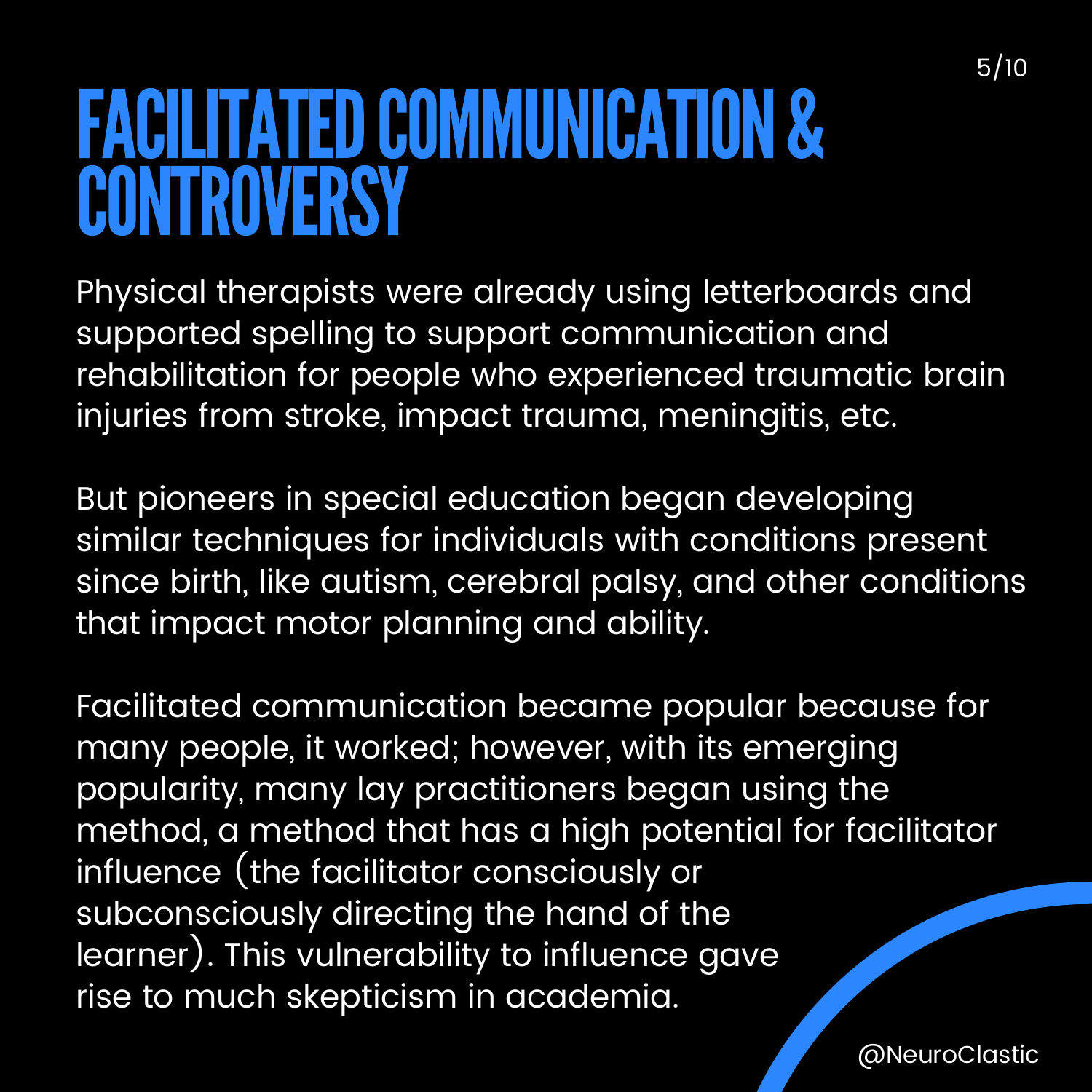## ENTER RAPID PROMPTING METHOD (RPM):

Tito Mukhopadhyay was born in Bangalor, India, in 1989. His mother, Soma, was told that her son was severely " r\*tarded" and would never be able to learn, but she could tell he was capable. She quickly realized his uncooperative body and eyes betrayed his curious mind. So she began experimenting with ways to help support his sensory dysregulation, motor planning, and motor disinhibition so that he could have reliable communication.

And it worked! Tito, now 32, has authored many books and has published on NeuroClastic.

Soma began teaching RPM to others and still works tirelessly from HALO Soma RPM in Austin, TX.

> Thanks to Soma ' s work, thousands of nonspeaking, minimally-speaking, and unreliably-speaking people now have access to reliable communication.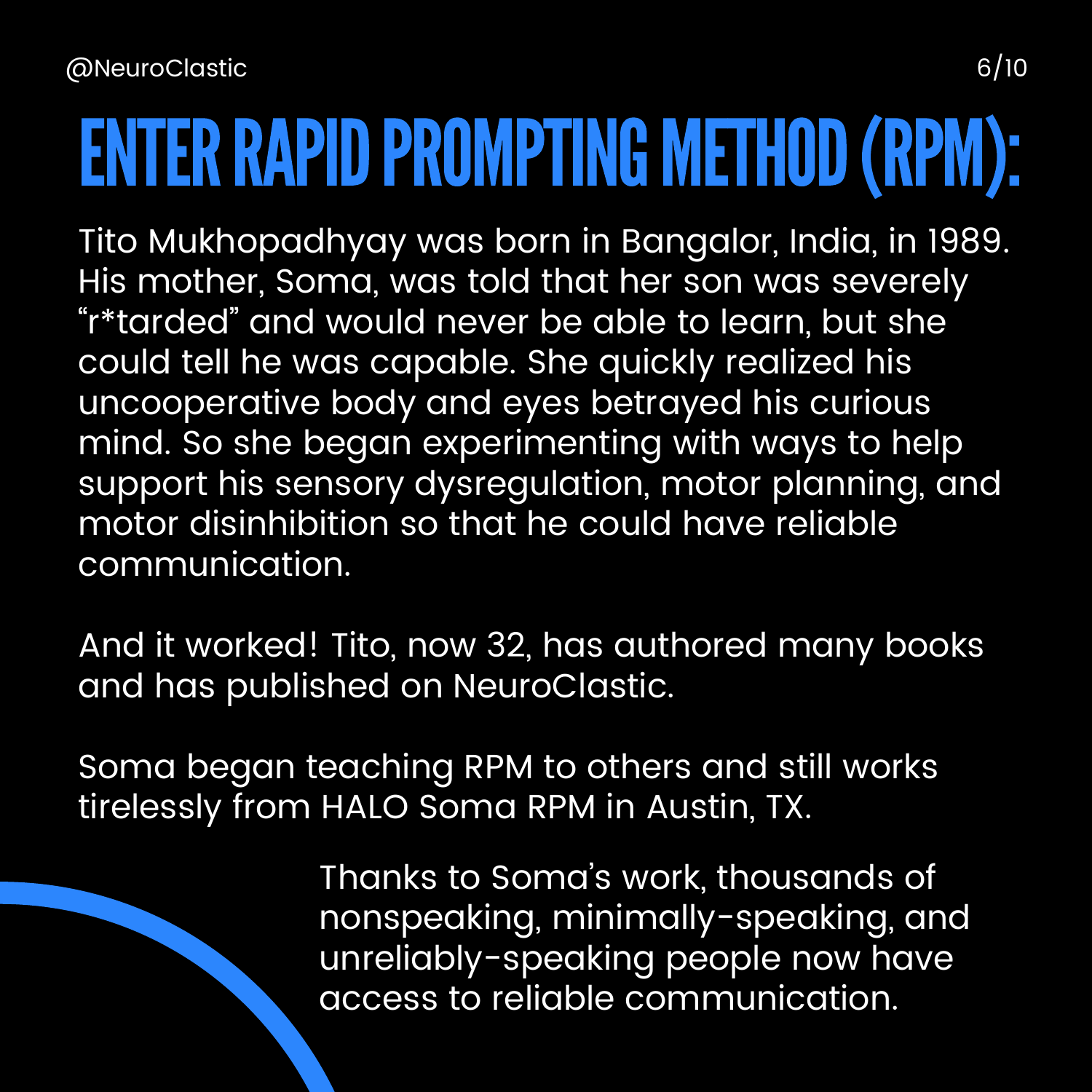## SPELLING 2 COMMUNICATE (S2C)

Then-SLP Elizabeth Vosseller, who originally trained in RPM, would later develop S2C, an approach with many similarities to RPM.

Both RPM and S2C use a graduated series of analogue and digital technologies and sensory supports to help learners with motor planning, disinhibition, OCD, and sensory challenges.

In both methods, learners gradually move from pointing to large letter stencils to a full-alphabet stencil, then later a computer keyboard or tablet with digital AAC. There are theoretical differences between the two methods, but they both are effective at gaining reliable communication.

These methods often work for learners with motor planning and disinhibition where traditional AAC has failed because they focus on providing sensorimotor supports.

#### S2C AND RPM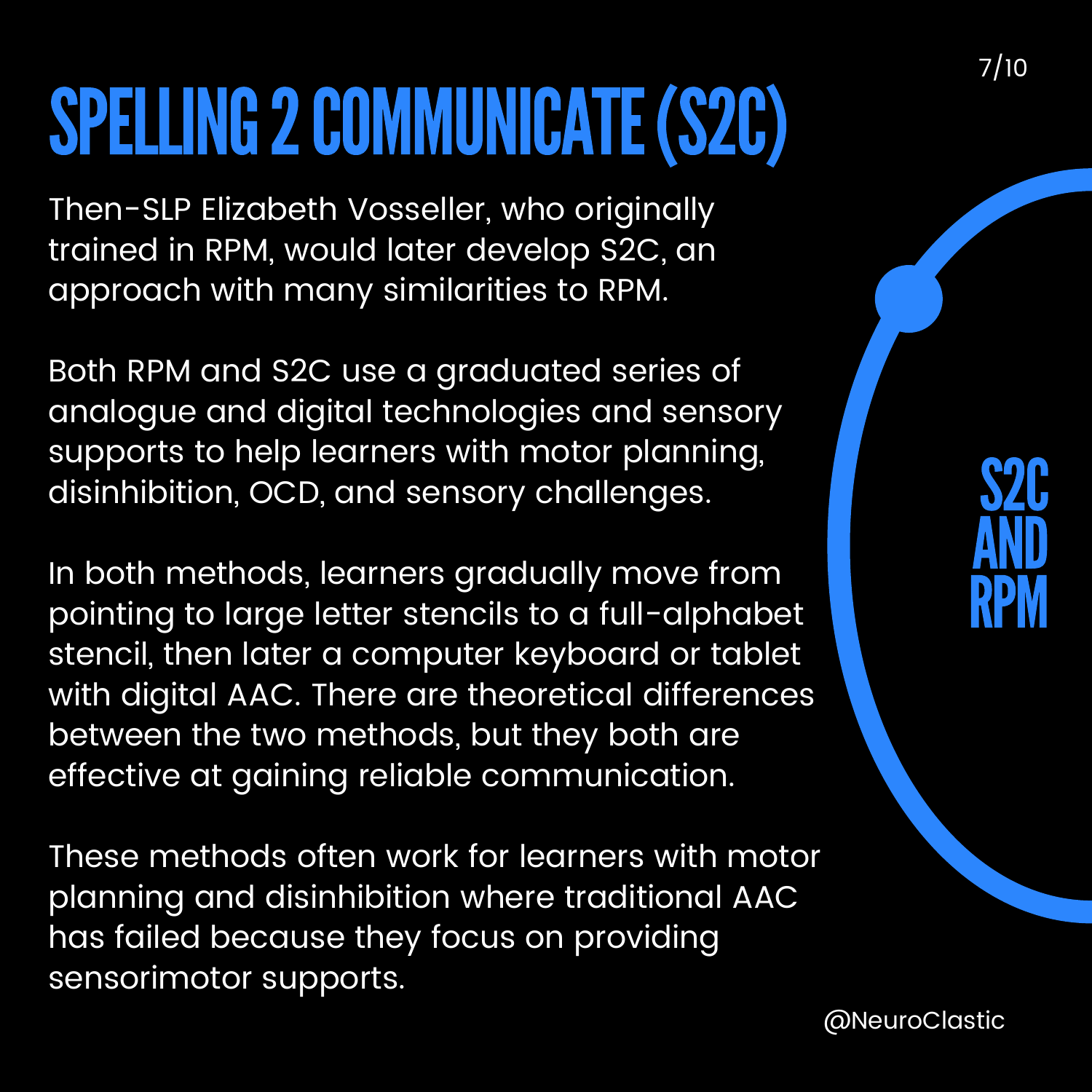### THE SPELLERVERSE

People who use FC, RPM, and S2C, are colloquially referenced as "Spellers " because they communicate by pointing to one letter at a time.

Spellers, their families, communication partners, instructors, and the group of allies who spend time working with them and advocating for communication rights make up what is affectionately called "The Spellerverse."

NeuroClastic is an org heavily operating in the Spellerverse with many contributors, board members, and advisory board members active in our org.

You can browse our site and videos on Facebook to learn more! We are working on a list of resources for parents looking to learn more.

### AWORLD **OF LETTERS**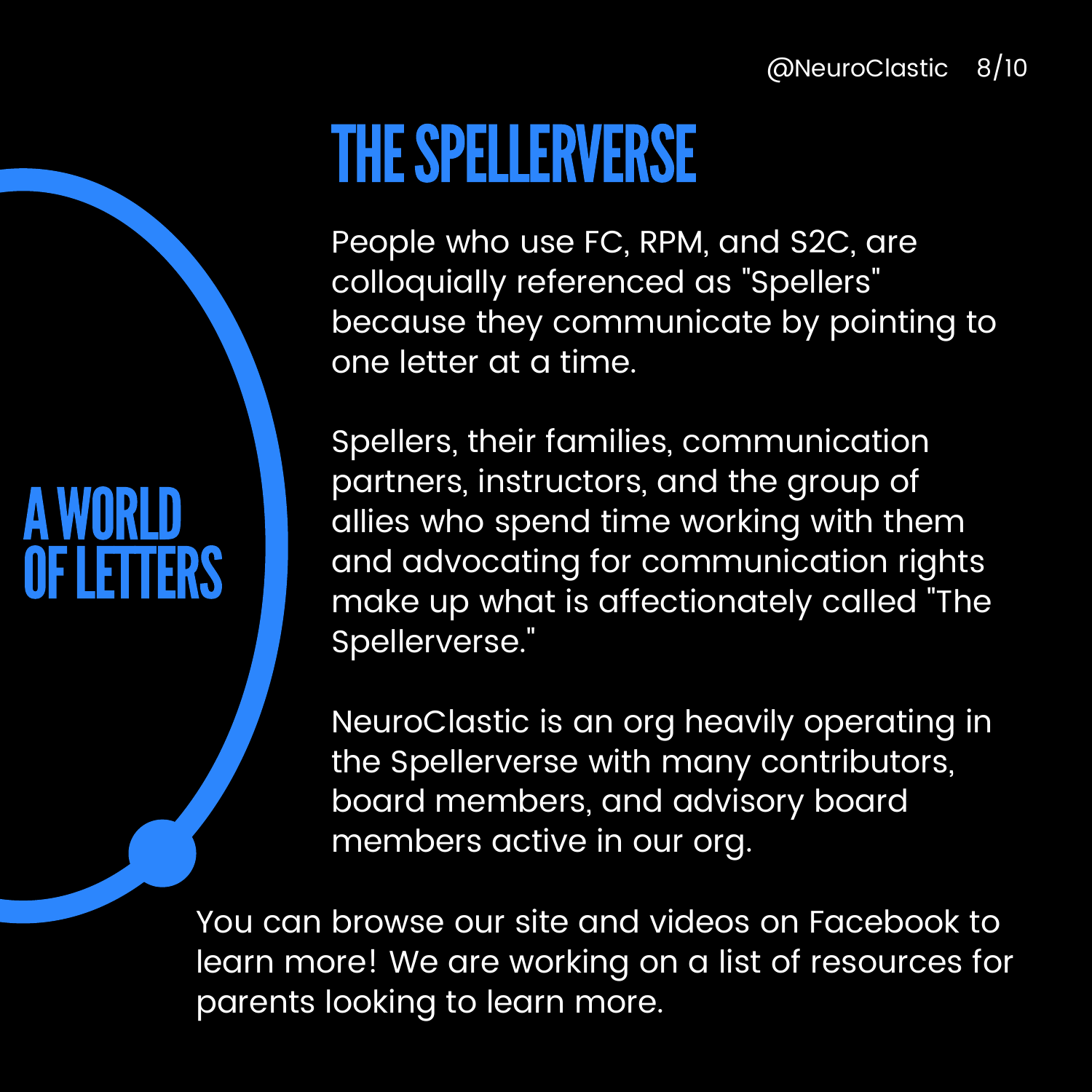# WHERE JO GETSTARTED

Reach Every Voice is a nonprofit that works with youth to help them gain access to reliable communication. They have a virtual, self-paced course for parents and professionals called "Accessible Academics." It teaches you how to adapt your approach to accommodate for learners with motor planning and disinhibition challenges.

Many of our contributors and several who contributed quotes for the last slideshow gained access to communication at Reach Every Voice. IEP review services also available.

Price: \$99 for course Where: ReachEveryVoice.org

Autistically Inclined offers a variety of affordable virtual courses to help parents and professionals support learners. This site is a treasure trove of information with many free resources.

Price: Starting at \$25 Where: AutisticallyInclined.com 9/10